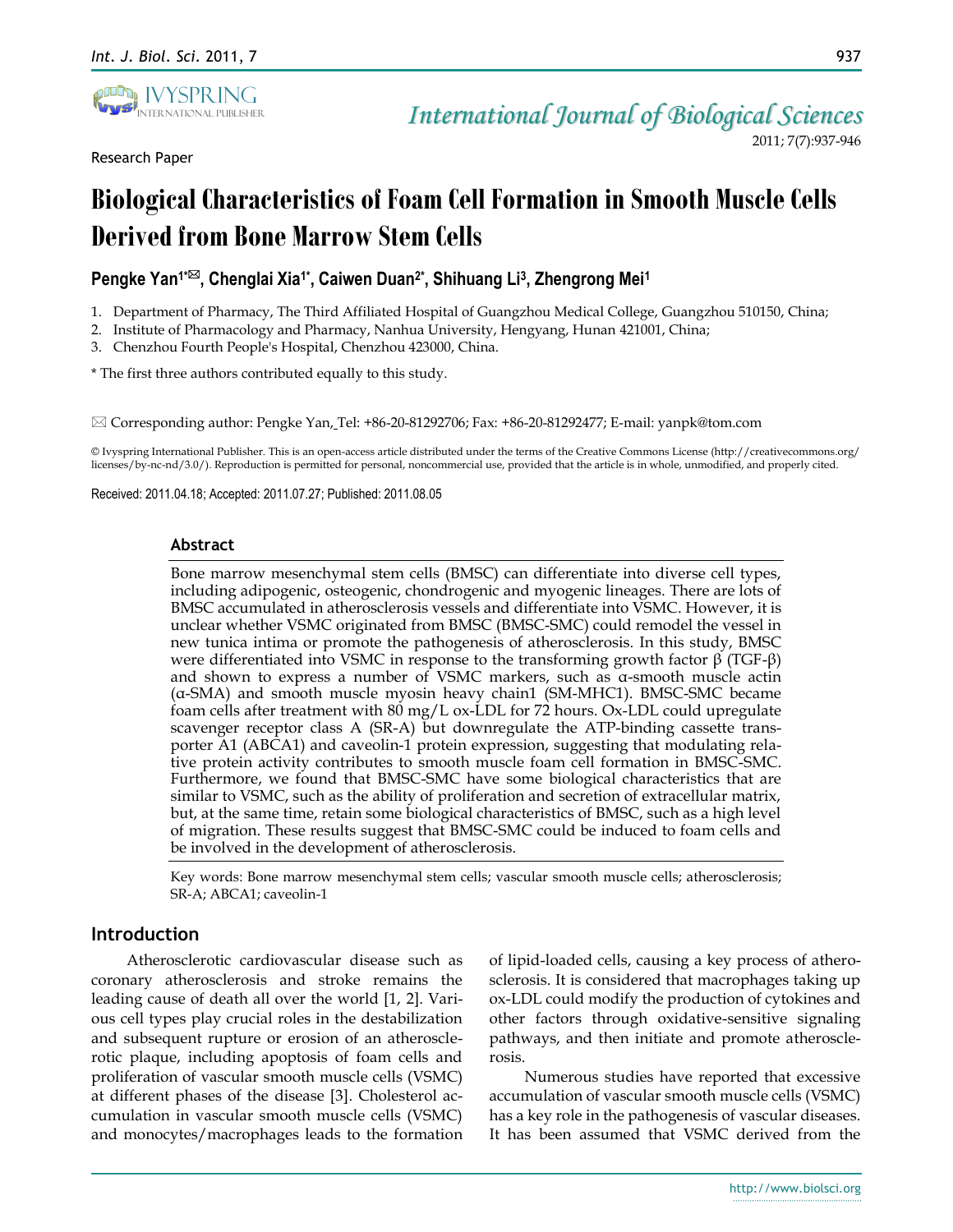outer medial layer migrate, proliferate, and synthesize extracellular matrix components on the luminal side of the vessel and thereby leading to neointimal hyperplasia [4, 5]. Bone marrow mesenchymal stem cells (BMSC) have a self-renewal capacity, long-term viability, and the potential to differentiate into diverse cell types, such as adipogenic, osteogenic, chondrogenic, and myogenic lineages [6-8]. *In vitro*, BMSC have been shown to differentiate into VSMC in response to the transforming growth factor  $β$  (TGF- $β$ ) [9], mechanical stress [10], and direct contact with vascular endothelial cells [11]. Neointimal SMC has been shown to express a number of hematopoietic lineage markers [12, 13]. Sata and colleagues showed that bone marrow is the potential source of vascular progenitors that contribute to pathological arterial remodeling in models of postangioplasty, restenosis, transplant-associated arteriosclerosis, and hyperlipidemia-induced atherosclerosis [2].

Moreover, intimal SMC in graft arterial disease can originate from recipient bone marrow cells [14]. On the other hand, there have been few studies closely following the cell differentiation of smooth muscle lineage among BMSC. Reports have shown that BMSC differentiate not only into cardiomyocytes, but also into vascular smooth muscle cells progenitors and endothelial cells. These cell types are involved in the development of vascular systems, including angiogenic sprouting and vessel enlargement. However, the biological characteristics of foam cell formation in BMSC-SMC involved in atherosclerosis are largely unknown.

Here we show that BMSC yield VSMC (BMSC-SMC), which exhibit distinct characteristics by treatment with oxidative modified low-density lipoprotein (ox-LDL), can be induced to foam cells and be involved in the development of atherosclerosis.

## **Results**

#### **VSMC differentiated from bone marrow MSC**

TGF-β signaling is thought to direct, in part, the differentiation of mesenchymal lineage cell types to VSMC [15]. Treating of BMSC with 2.5 ng/ml β-FGF and 5 ng/ml TGF-β for 15 days elicited their differentiation into VSMC, as demonstrated by their increased expression of the SMC-specific cytoskeletal protein α-SMA and the SMC-specific contractile protein, SM-MHC1 (Figure 1).

## **Foam cell formation of BMSC-SMC and VSMC induced by ox-LDL**

Ox-LDL is involved in the pathogenesis of atherosclerosis. Foam cells, one of the hallmarks of atherosclerotic plaques, develop when monocyte-derived macrophages or smooth muscle cells within the arterial wall take up ox-LDL via scavenger receptors. Using Oil Red O staining, we checked the morphological change of cells after incubation of BMSC-SMC and VSMC with 80 mg/L ox-LDL for 72 hours, and we found that lipid staining became positive compared with the control group (Figure 2, Table 1). There was much more cholesterol assembled in BMSC-SMC compared with VSMC.

**Table 1** Intracellular lipid content in BMSC-SMC and VSMC. Cells were treated with the 80mg/L ox-LDL for 72 hours. Cellular lipid was extracted, and free cholesterol(FC), total cholesterol(TC) were analyzed by HPLC. CE and ratio of CE/TC were calculated.

| Cells group              |            | $FC(\mu g/m$ $CE(\mu g/m$ $TC(\mu g/m$ $CE/TC$<br>g protein) g protein) g protein) %) |            |      |
|--------------------------|------------|---------------------------------------------------------------------------------------|------------|------|
| Control                  | $459 + 32$ | $53+26$                                                                               | $401 + 35$ | 13.2 |
| VSMC+0x-LDL              |            | $86.5\pm4.1*$ 116.6 $\pm4.5*$ 196.7 $\pm9.5*$ 59.3                                    |            |      |
| BMSC-SMC+0x-LDL 92 1+9 4 |            | $1676 + 89$                                                                           | 301 3+8.5  | 55.6 |

\*P<0.05 vs Control

## **Effect of ox-LDL on cell proliferation in BMSC-SMC and VSMC**

The growth curve of BMSC-SMC and VSMC represented an "S" shape. Also, the doubling times were 32 hours and 20 hours respectively. After treatment with 80 mg/L ox-LDL, the doubling times were 28 hours and 15 hours respectively (Figure 3A).

To investigate whether the ox-LDL treatment has an effect on cell cycle regulation, we assessed for cell cycle distribution by flow cytometry. As shown in Figure 3B, cells cultured for 3 days in the presence of ox-LDL resulted in an accumulation of these cells in the G0/G1 phase of the cell cycle, with a concomitant decrease in the proportion of those in S and G2/M phases. But there is no statistical significance in the cases of BMSC-SMC and VSMC.

## **Effects of ox-LDL on cell collagen synthesis, attachment, and migration in BMSC-SMC and VSMC**

To determine if the protein level of the main component of extracellular matrix, i.e., collagen, is altered by ox-LDL, total collagen content was determined in BMSC-SMC and VSMC using hydroxyproline assay. As shown in Figure 4A, ox-LDL significantly reduced collagen production compared with the control group, but there is no statistical significance for BMSC-SMC and VSMC.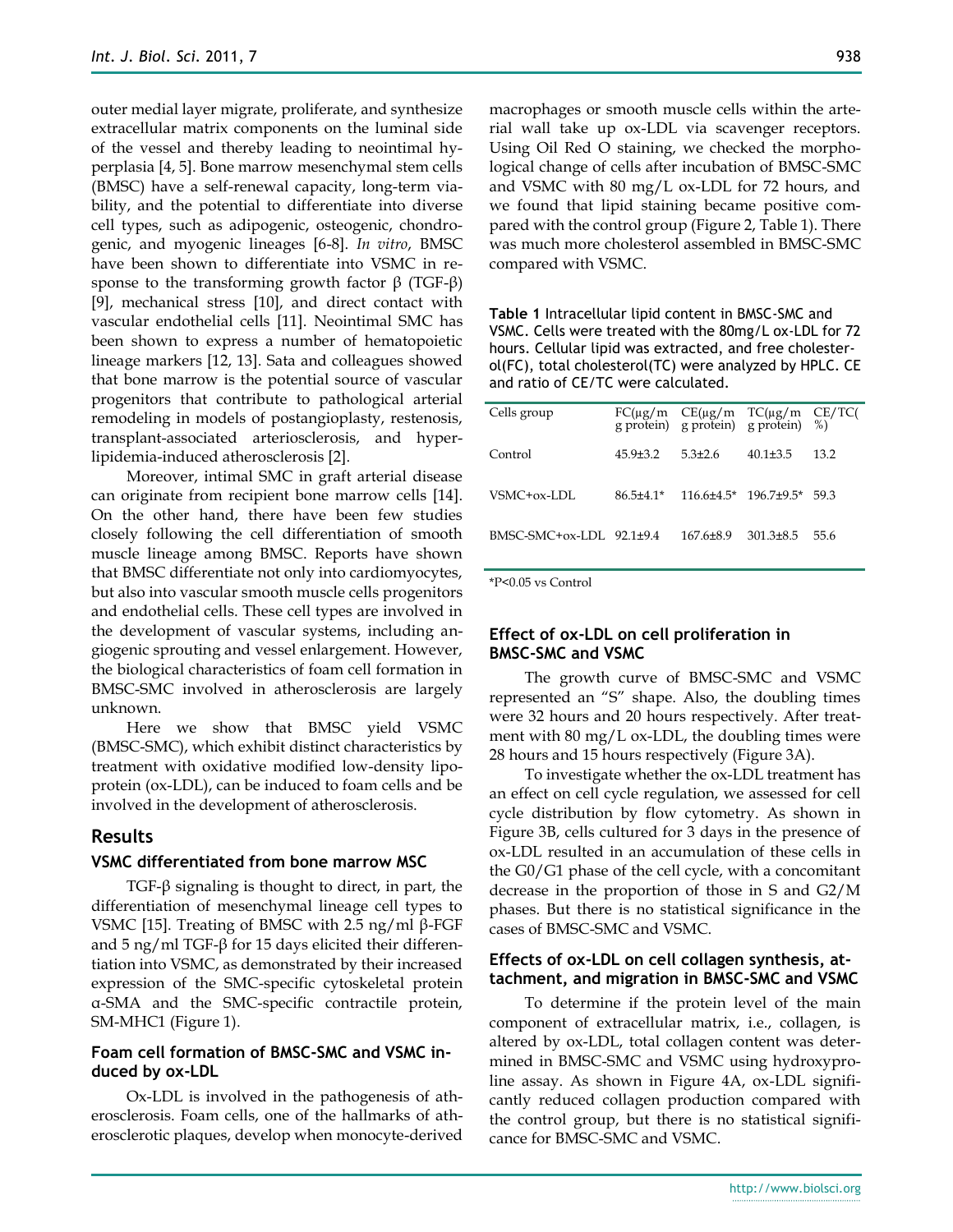To determine whether cell attachment was affected by ox-LDL, cells were seeded and allowed to attach on glass plates for time periods up to 1 hour. Incubation with ox-LDL slightly increased attachment of BMSC-SMC compared with control cells. But there is no statistical significance compared with the control group. However, incubation with ox-LDL slightly decreased attachment of VSMC compared with control group but there is no statistical significance (Figure 4B).

Migration of VSMC within the arterial wall is a crucial event in the remodeling and progression of atherosclerotic plaques as well as in vascular repair [16]. To determine whether ox-LDL can affect BMSC-SMC and VSMC migration, cells were treated with 80 mg/L ox-LDL for 24 hours. The result suggests that ox-LDL are effective in accelerating BMSC-SMC and VSMC migration compared with the control group (P<0.01). There was much more BMSC-SMC migration compared with VSMC after treatment with ox-LDL (Figure 4C).



**Figure 1.** Phenotypic characterization of BMSC, BMSC-SMC and VSMC. Immunofluorescence analysis of α-SMA and SM-MHC1 in BMSC, BMSC-SMC and VSMC (100×). (A) The expression of  $\alpha$ -SMA in BMSC (a), VSMC (b) and BMSC-SMC (c); the expression of SM-MHC1 in BMSC (d), VSMC (e) and BMSC-SMC (f). (B) RT-PCR analyzed the expression of α-SMC and SM-MHC1 in VSMC (line 1), BMSC-SMC (line 2) and BSMC (line 3).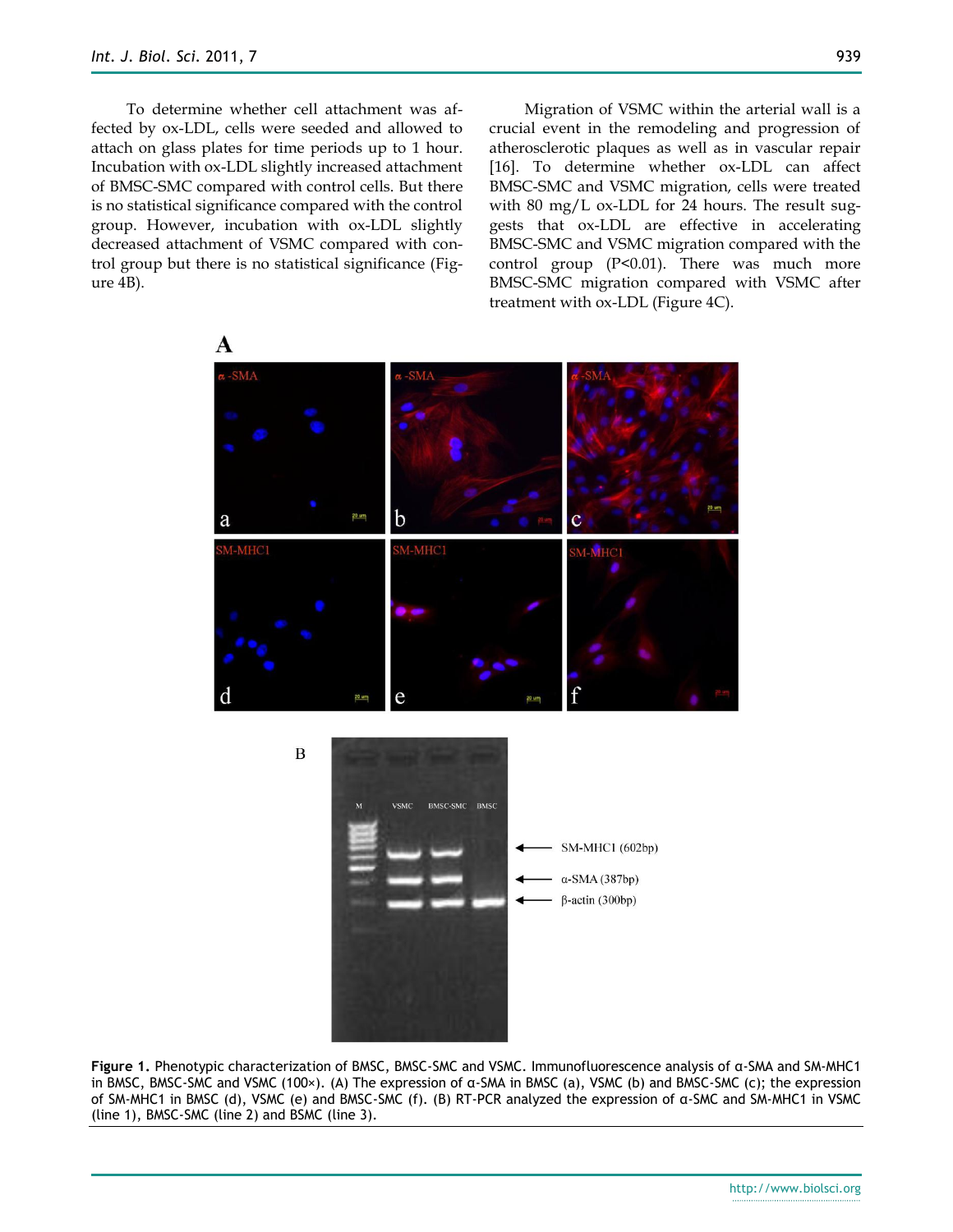

**Figure 2.** Ox-LDL induced foam cell formation of BMSC, VSMC, BMSC-SMC and macrophages by Oil Red O staining. BMSC, VSMC, BMSC-SMC and macrophases were incubated with 80 mg/L ox-LDL (e, f, g and h) and PBS (a, b, c and d) for 72 hours. The cells were harvested or fixed for Oil Red O staining.



**Figure 3.** Effect of ox-LDL on cell proliferation in BMSC-SMC and VSMC. (A) Cell growth curves of BMSC-SMC and VSMC after treatment with 80 mg/L ox-LDL for 24, 48, 72 and 96 h. (B) Cell cycle distribution in VSMC (b) and BMSC-SMC (d) after treated with 80 mg/L ox-LDL and PBS (a and c) for 72 hours.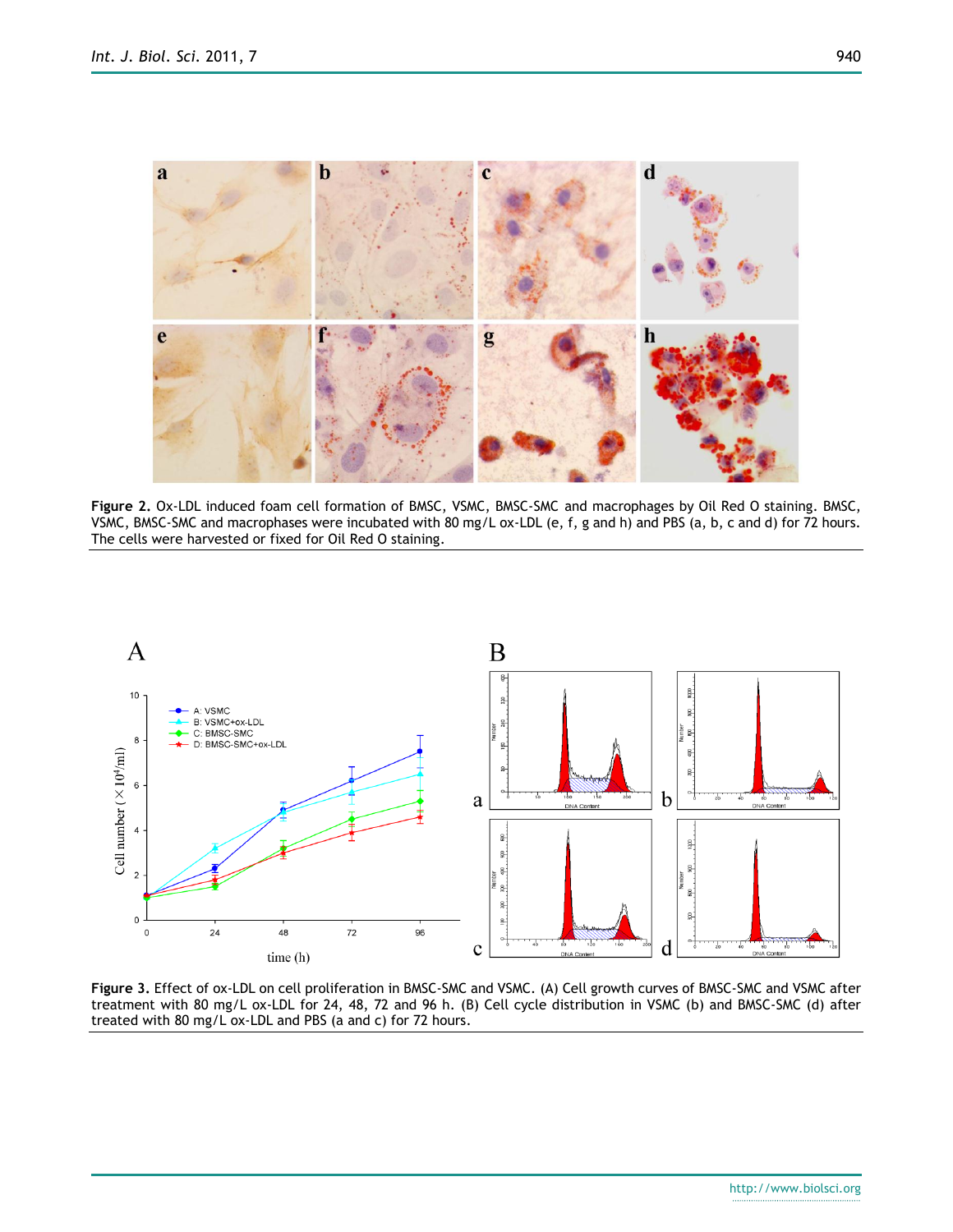

**Figure 4.** Effects of ox-LDL on cell collagen synthesis, attachment and migration in BMSC-SMC and VSMC. (A) Cell collagen synthesis was determined by hydroxyproline-based assays. BMSC-SMC and VSMC were treated with 80 mg/L ox-LDL for 72 hours. (B) Cell attachment was analyzed by cell adhesion assays. VSMC (b) and BMSC-SMC (d) were treated with 80 mg/L ox-LDL and PBS (a and c) for 1 hour. (C) Cell migration was detected by wound healing assays. BMSC-SMC and VSMC were treated with 80 mg/L ox-LDL or without 80 mg/L ox-LDL for 0 hour (a: BMSC-SMC + ox-LDL and c: BMSC-SMC; e: VSMC + ox-LDL and g: VSMC) and 24 hours (b: BMSC-SMC+ox-LDL and d: BMSC-SMC; f: VSMC + ox-LDL and h: VSMC). The results were obtained from at least three independent measurements. \*p < 0.05, \*\*p < 0.01 compared to control.

#### **Effects of ox-LDL on scavenger receptor class A, the ATP-binding cassette transporter A1 and caveolin-1 expression in BMSC-SMC and VSMC**

It is postulated that ox-LDL is the ligand for the scavenger receptor on the membrane of macrophages and smooth muscle cells. LDL uptake via this pathway leads to massive accumulation of lipid and thus foam cell formation. The scavenger receptor activity is up regulated in the smooth muscle cells of atherosclerotic lesions. In this study, incubation with the 80mg/L ox-LDL for 72 hours significantly up regulated the scavenger receptor class A (SR-A) protein expression of BMSC-SMC and VSMC compared to the control group, respectively. There was a lot more increased scavenger receptor class A (SR-A) protein in BMSC-SMC compared with VSMC (Figure 5A).

The ATP-binding cassette transporter A1 (ABCA1) exports excess cellular cholesterol into the HDL pathway and reduces cholesterol accumulation in macrophages. We examined the protein level of the ATP-binding cassette transporter A1 (ABCA1) in BMSC-SMC and VSMC by western blotting analysis to study whether the ATP-binding cassette transporter A1 (ABCA1) is involved in cholesterol accumulation in BMSC-SMC and if it is regulated by ox-LDL. The result demonstrated that the ATP-binding cassette transporter A1 (ABCA1) protein level was high in untreated BMSC-SMC compared with untreated VSMC, and the 80 mg/L ox-LDL sig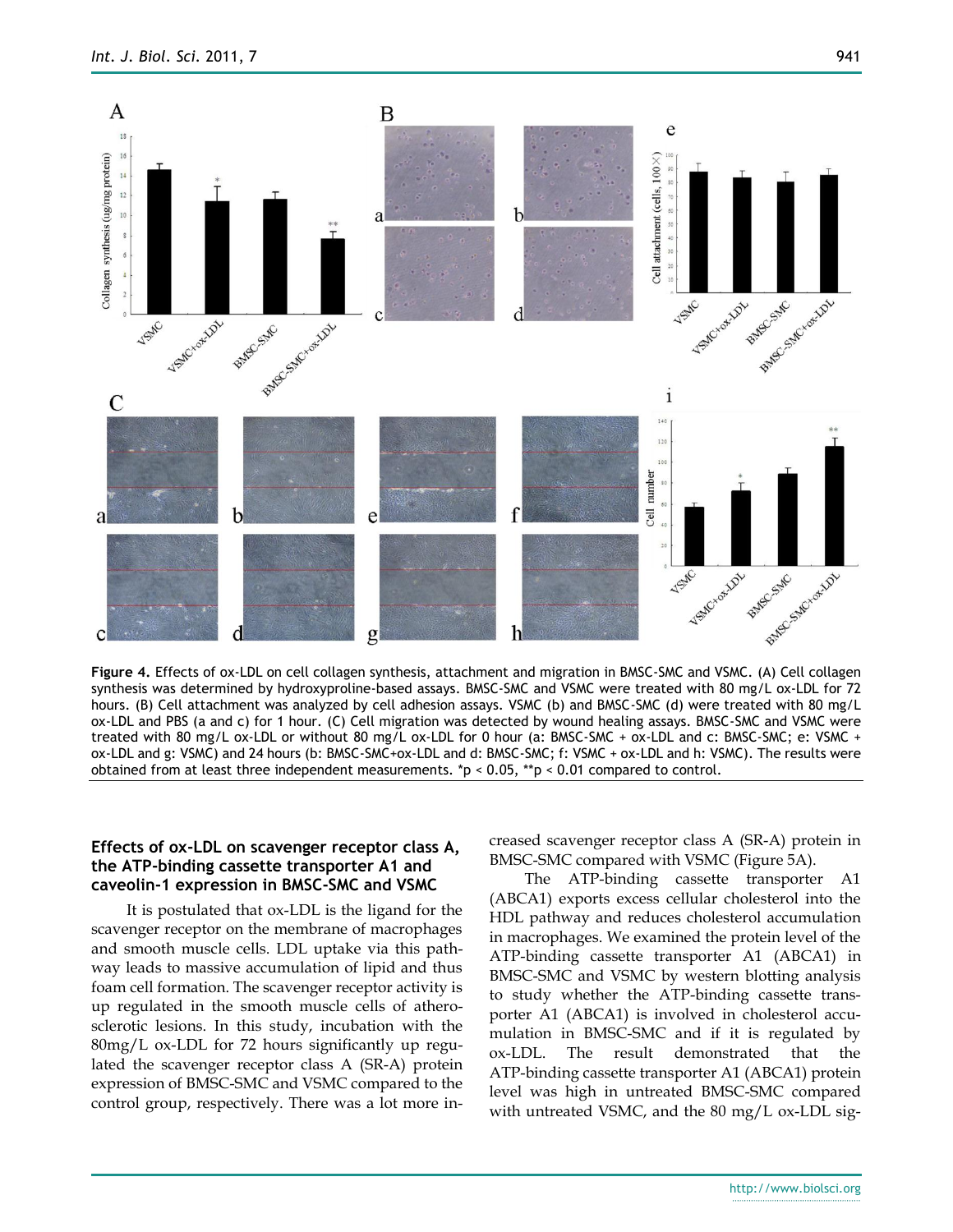nificantly decreased ABCA1 protein level in both BMSC-SMC and VSMC (Figure 5B).

Caveolins, and especially caveolin-1, have been implicated in the regulation of cellular cholesterol metabolism and lipid uptake, as well as their efflux [17]. We examined the protein level of caveolin-1 in BMSC-SMC and VSMC by western blotting analysis to determine whether caveolin-1 is involved in lipid uptake in BMSC-SMC and if it is regulated by ox-LDL. The result demonstrated that caveolin-1 protein level was high in untreated BMSC-SMC compared with untreated VSMC. After treatment with the 80 mg/L ox-LDL for 72 hours, the expression of caveolin-1 was significantly decreased in both BMSC-SMC and VSMC (Figure 5C).



**Figure 5.** Effects of ox-LDL on the expression of SR-A, ABCA1 and caveolin-1 in BMSC-SMC and VSMC. BMSC-SMC and VSMC were treated with 80 mg/L ox-LDL for 72 hours. (A) the expression of SR-A; (B) the expression of ABCA1 and (C) the expression of caveolin-1. The results were obtained from at least three independent measurements. \*\*p < 0.01 compared to control.

## **Discussion**

The process of atherosclerosis, in the beginning, is characterized by intimal thickening caused by hyperplasia of the VSMC. Recently, it has been shown that vascular progenitor cells exist inside normal vessel walls and the number is increased in atherosclerotic lesions [18]. The origin of such VSMC progenitor cells is under debate, i.e., whether these cells are derived from bone marrow or dedifferentiated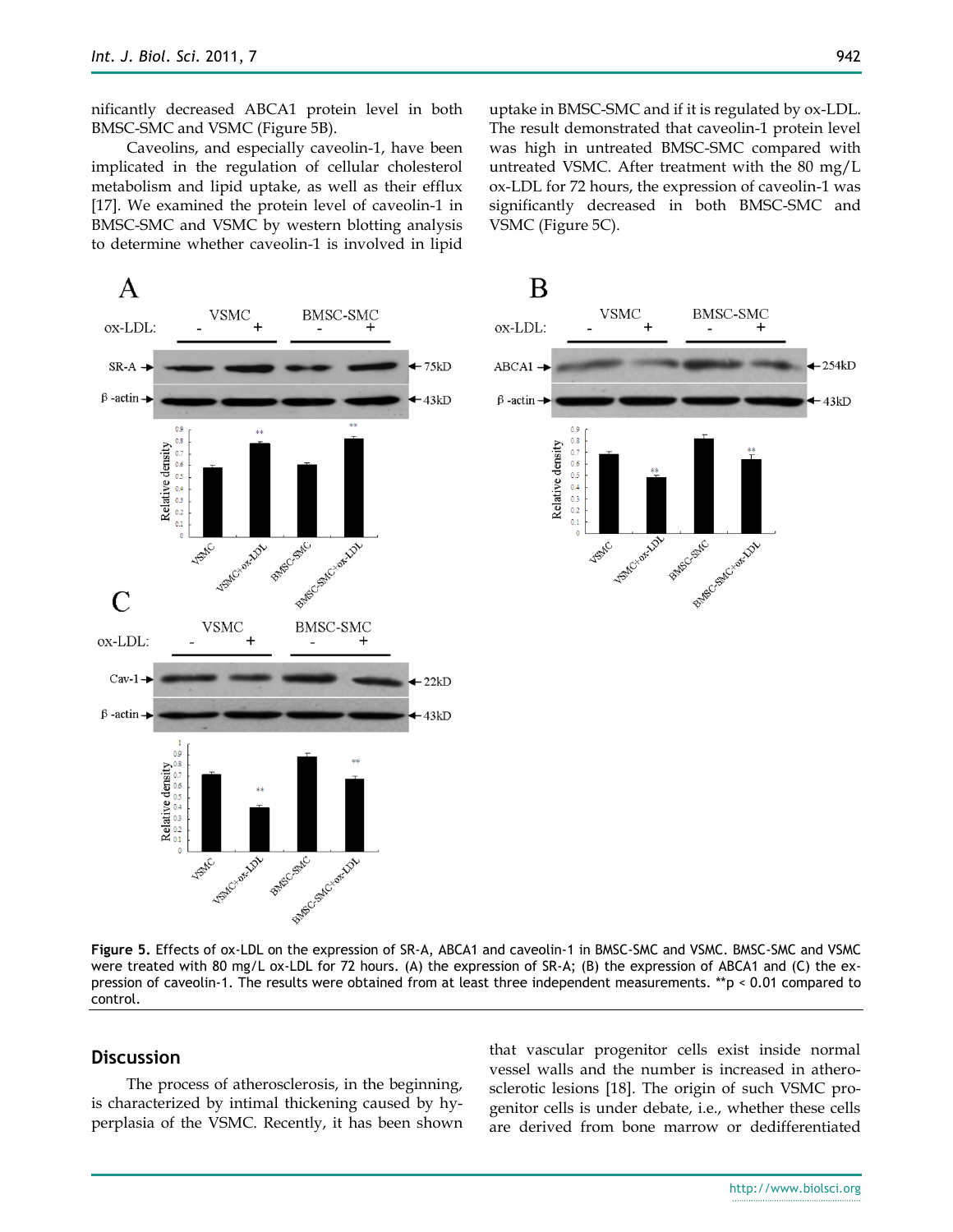intimal cells. This indicates, however, that there may be many possible origins of VSMC [19-21]. It was reported that blood cells contain progenitors that have the potential to differentiate into either endothelial cells or VSMC *in vitro* according to the composition of the culture medium [22]. BMSC are a multipotent cell type that can differentiate down the osteoblastic, chondrogenic, myogenic, or adipogenic lineages. Moreover, intimal VSMC in graft arterial disease can originate from recipient bone marrow cells [14]. In this study, we observed that BMSC could be induced into VSMC. The biology characteristics of BMSC-SMC are similar with VSMC. They also can express α-SMA and SM-MHC1, which act as molecular markers in VSMC. These cells might take part in the development of atherosclerosis.

Massive accumulation of lipid in cells leads to the formation of foam cells, a pathological feature of atherosclerosis [23, 24]. Scavenger receptors, a family of trimeric membrane glycoproteins at the surface of vascular cells, can specifically mediate the uptake of ox-LDL [25]. In normal VSMC, the expression of scavenger receptors is weak. However, in the presence of appropriate stimulation, expression of the receptor is increased. In contrast, expression of the receptor in smooth muscle cells of the aortic media did not change. These results clearly demonstrate the induction of scavenger receptor expression in smooth muscle cells of the neointima, which is the location of primordial lesions of atherosclerosis. Our findings demonstrated that the ox-LDL significantly up-regulated scavenger receptor class A (SR-A) protein expression in BMSC-SMC and VSMC compared to untreated cells. Interestingly, a greater rate of increase was found in the BMSC-SMC compared to the VSMC. The result suggested that the BMSC-SMC might be induced into foam cells by the up regulation of the SR-A protein expression.

The ATP-binding cassette transporter A1 (ABCA1) is a transporter that mediates the export of cellular cholesterol, phospholipids, and other metabolites to lipid-poor HDL apolipoproteins. Reciprocal bone marrow transplantation studies using wild type and ABCA1-null mice have shown that selectively over or under expressing the ATP-binding cassette transporter A1 in macrophages decreases or increases atherosclerosis, respectively [26]. Some studies show that the ATP-binding cassette transporter A1 is a cardioprotective factor and the reduction of the ATP-binding cassette transporter A1 activity contributes to smooth muscle foam cell formation in the intima [27].

The potential role of caveolins in the intracellular transport of cholesterol and its physical association with the cholesterol-rich rafts makes it tempting to speculate that these proteins play an important role in cholesterol metabolism of macrophages. The recently generated caveolin-1 knockout mice, confirm the importance of caveolin-1 for the formation of morphologically distinct caveolae [28, 29]. Caveolin-1 is also involved in the maintenance of cellular cholesterol homeostasis and lipid transport. Some studies demonstrate that caveolae and caveolin-1 expression is associated with enhancement of cholesterol efflux [30, 31]. Our present study demonstrated that the ox-LDL decreased the expressions of the ATP-binding cassette transporter A1 and caveolin-1. These results suggested that BMSC-SMC might be induced into foam cells also by down-regulation the ATP-binding cassette transporter A1 and caveolin-1 protein expression. Further research will help clarify the interaction between Caveolin-1 and the ATP-binding cassette transporter A1 in BMSC-SMC.

VSMC proliferation and migration, as well as, extracellular matrix remodeling are important events in the pathophysiological course of atherosclerosis. These events are mediated by various cytokines and growth factors and also depend on the degradation of extracellular matrix by proteinases such as matrix metalloproteinases. VSMC migrate from the medial layer of arterial wall into the intimal space and then form the neointema progressively; in addition, together with abundant level of extracellular matrix proteins, VSMC trigger the formation of atherosclerotic plaques. In our previous studies we found that the ox-LDL promoted cell proliferation and accelerated cell migration in both BMSC-SMC and VSMC [32]; however, the extent of change was more significant in the BMSC-SMC. These results indicated that BMSC-SMC could proliferate and play a role in atherosclerosis. Our findings provide the basis for the development of new therapeutic strategies for vascular diseases, by targeting mobilization, homing, differentiation and proliferation of bone marrow-derived vascular progenitor cells.

In summary, our findings indicated that bone marrow-derived smooth muscle progenitor cells might become new targets to prevent vascular diseases. We observed that BMSC could differentiate into VSMC and the BMSC-SMC could express α-SMA and SM-MHC1, which act as molecular markers in VSMC. Moreover, these BMSC-SMC could be induced into foam cells by ox-LDL. Some biological characteristics, such as foam cell formation, proliferation, migration and collagens synthesis, are similar between BMSC-SMC and VSMC, however, the extent of these characteristics change are more significant in the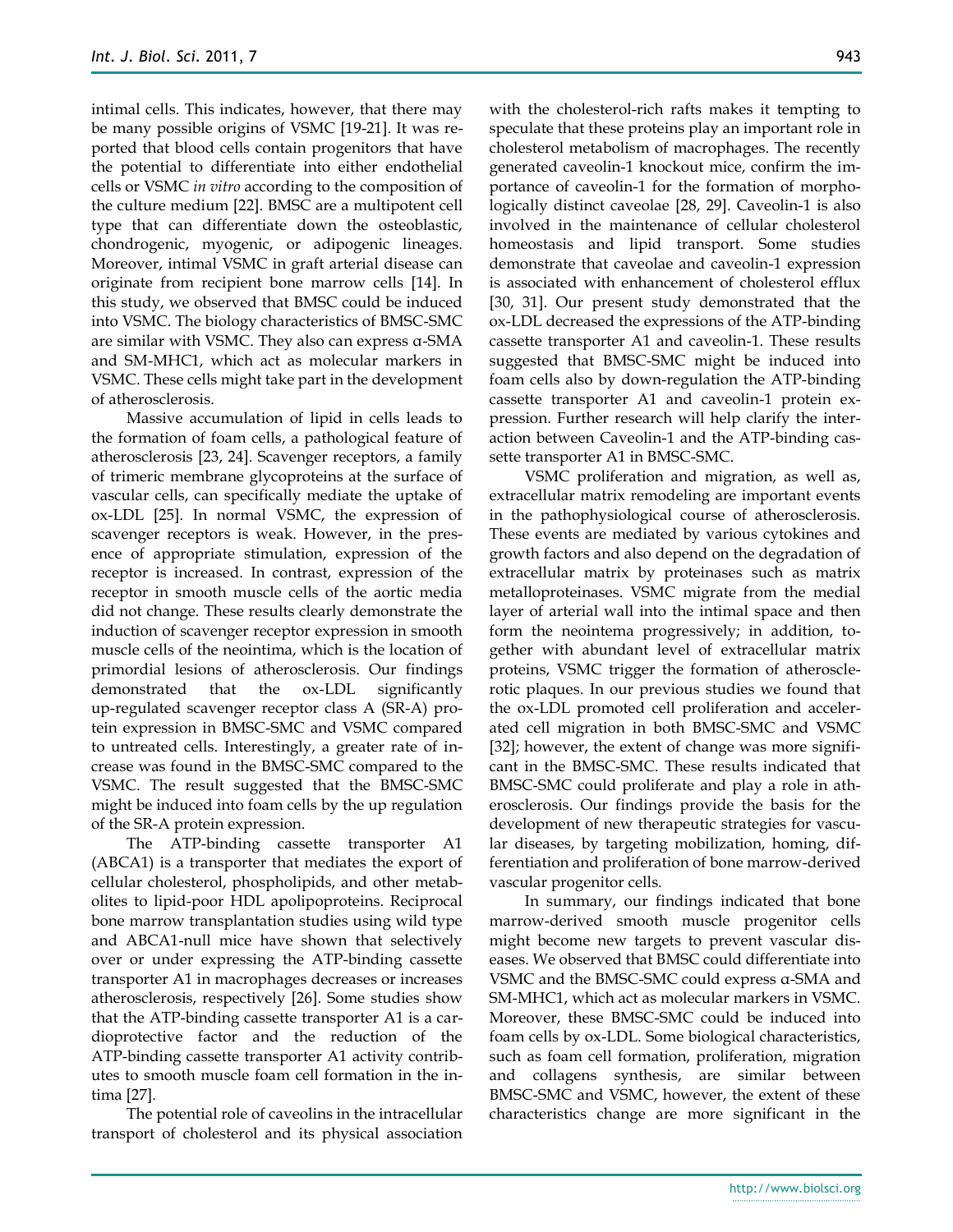BMSC-SMC. It may act as an important factor in the pathophysiological course of atherosclerosis.

## **Materials and Methods**

#### **Isolation and culture of bone marrow MSC**

Six-week-old male SD rats were obtained from the central animal facility of Nanhua University and were euthanized with an overdose of pentobarbital solution. Both tibias and femurs were dissected and the bone marrow was extruded in 5 mL of DMEM with a syringe. The cells were then plated in DMEM supplemented with 10% FBS and incubated at 37°C in a humidified atmosphere containing 5% CO2. Nonadherent cells were removed by replacing the medium. The medium was changed every 3 days.

#### **Isolation and culture of VSMC**

Rat aortic VSMC were isolated from thoracic aorta of six-week-old male SD rats using the explants technique [33]. Briefly, after the removal of endothelium and adventitia, the aortic explants were cultured in DMEM containing 10% FBS. After 2 weeks, cells that migrated out of the explants were removed by trypsinization and were subcultured successively. The identity and purity of the VSMC were verified by immunostaining using antibody against α-SMA.

## **RT-PCR**

Expression of rat α-SMA and SM-MHC1 mRNA was analyzed by the RT-PCR method. Primers for α-SMA were 5'-ACCCAGATTATGTTTGAGACC-3' (sense), 5'-CCGTCAGGCAGTTCGTAG-3' (antisense); primers for SM-MHC1 were 5'-CGGCAACTCGT GTCCAAC-3' (sense), 5'-TGCTTTCGCTCGTCTTCC  $-3'$  (antisense); primers for β -actin were 5'-GCCAACCGTGAGAAGATGAC-3' (sense), 5'-CTGTGTTGGCATAGAGGTC-3' (antisense). The annealing temperatures were 55°C for α-SMA and SM-MHC1. The numbers of cycles of PCR were 35 for α-SMA and SM-MHC1. β-actin was used as internal controls.

## **Immunofluorescence**

Cells were plated on glass coverslips. After the treatment, the cells were washed with PBS. Then, cells were fixed with 4% paraformaldehyde for 10 min. All fixed cells were permeabilised in 0.1% Triton X-100 for 10 min. The cells were incubated with α-SMA or SM-MHC1 antibody for 60 min at room temperature. Then the cells were incubated with the secondary antibody, rhodamine-conjugated anti-rabbit IgG (Amersham Life Sciences) for 30 min. Coverslips were mounted and analyzed by fluorescent microscopy.

#### **LDL isolation and oxidization**

LDL was separated from freshly normal human plasma by sequential ultracentrifugation, as described previously [34]. In brief, the obtained LDL were extensively dialyzed at 4°C against 0.15 mol/L NaCl and 0.01% EDTA (pH 8.0) and quantified by Bradford kit (Bio-Rad, Hercules, CA). After the EDTA was removed, LDL was oxidized by exposure to 5 mmol/L CuSO<sub>4</sub> for 24 hours at 37 $^{\circ}$ C. Then the Cu<sup>2+</sup> was removed by extensive dialysis.

## **Foam cell formation**

BMSC-SMC or VSMC were cultured in DMEM with 10% FBS for 24 hours and treated with or without the 80 mg/L ox-LDL for an additional 72 hours. The cells were harvested or fixed for Oil Red O staining or for HPLC.

## **Lipid analysis by HPLC**

Cellular lipid (TC, FC and cholesterol ester [CE]) contents were analyzed by our method described previously [35]. Briefly, cells were washed by PBS in 3 times and lysated by 0.1N NaOH solution and homogenized on ice for 10 seconds by ultrasound. Proteins concentration was measured by using of BCA kit. Then an equal volume of trichloroacetic acid was added and centrifuged at 800g for 10 min. Use Stigmasterol to do standard curve first and repeat the extraction procedure. The organic phase was transferred to clear glass tubes, and dried a vacuum. The samples were dissolved in 100 µl isopropanol–acetonitrile ( $v/v$ , 20:80), followed by an ultrasound water bath at room temperature for 5 minutes. Finally, the samples were subjected to HPLC analysis (Agilent 1100, Agilent Technology, USA), Cholesterol was eluted with isopropanol-acetonitrile solution  $(v/v, 20:80)$  at the speed of 1ml/minute, C-18 column; 4℃ and detected by 206 nm UV absorption.

## **Cell growth experiments**

Cells were harvested from 24 well plates by centrifugation at 1000 rpm for 5 min. Each pellet was resuspended in 1:1 mixture of 2% trypan blue dye and PBS. Cells were loaded onto the hemocytometer and counted. The mean and standard deviation were calculated for each time point. On days 1, 2 and 3 after the addition of treatment medium, cells were trypsinized and counted using a hemocytometer. All counts were obtained in duplicate at each time point.

## **DNA cell cycle analysis by flow cytometry**

After treatment of cells with the 80 mg/L ox-LDL for 72 hours, floated cells were discarded by aspiration and the attached cells were trypsinized and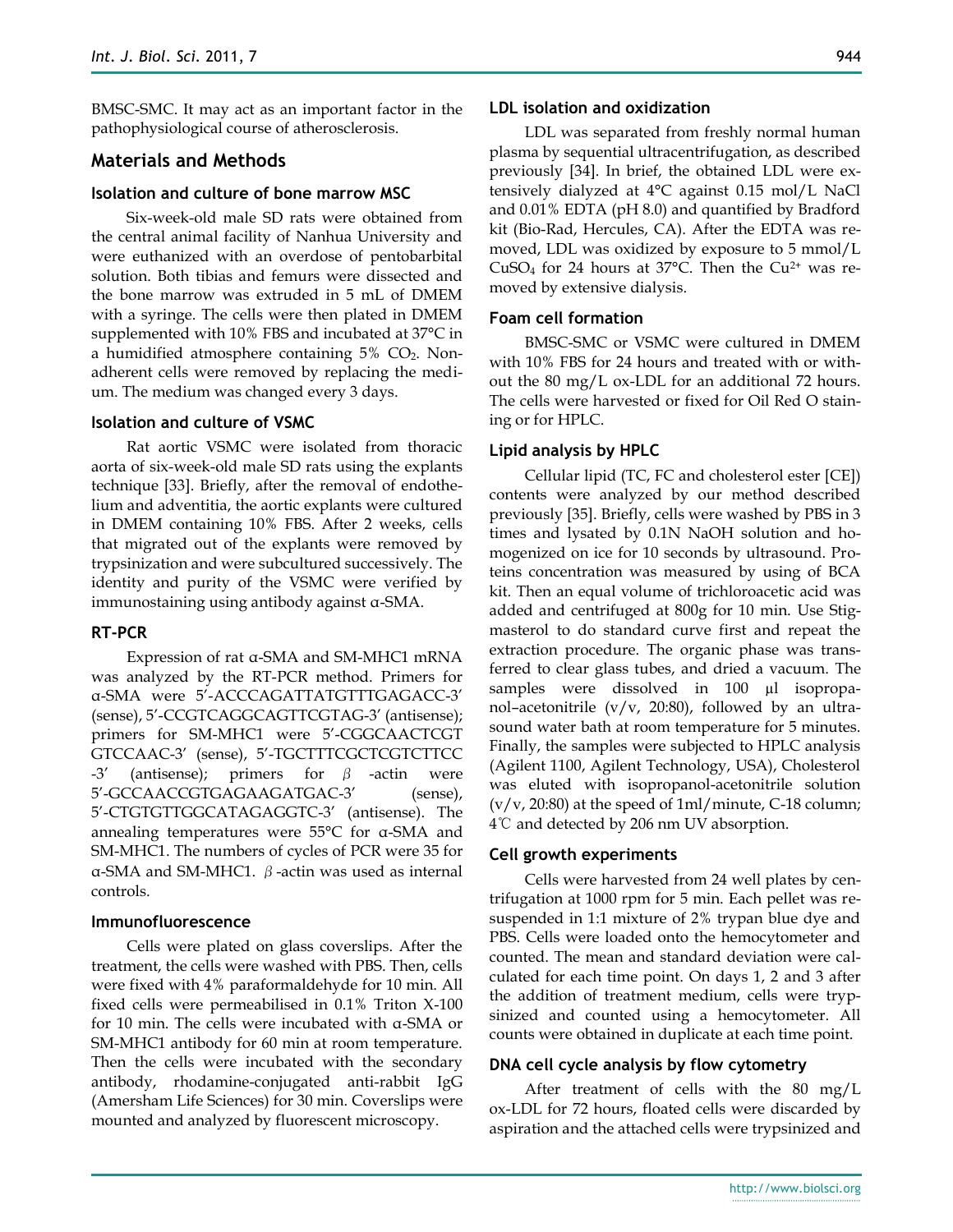fixed with ice-cold 70% ethanol for 1 hour. The cells were resuspended in 1 ml RNase (1 mg/ml) for 30 min, centrifuged and resuspended in 0.5 ml propidium iodide (PI, 50 μg/ml) for 30 min at room temperature. The flow cytometric analysis was performed on a BD flow cytometer.

#### **Collagen synthesis**

To test the total collagen production, cells were seeded in six well culture plates and grown until confluent in DMEM with 10% FBS. Cells were starved for 24 hours before the addition of the ox-LDL. After 72 hours of treatment, cells were scraped on the cell culture medium of six well culture plates. Both the cell lysate and culture medium were removed and placed in test tubes, and net collagen production was determined with a hydroxyproline-based assay as described previously [36].

#### **Cell attachment assay**

Six well culture plates were coated with fibronectin for 24 hours at 4°C. For all assays, cells were seeded at a density of 1.0×105/ml into six well culture plates with and without the 80 mg/L ox-LDL. After 1 hour, the non-adherent cells were removed by washing with PBS and attached cells were fixed with 4% paraformaldehyde. Attachment was assessed by counting the number of cells in five independent high-power fields at 100× magnification.

#### **Cell migration assay**

BMSC-SMC and VSMC were seeded at a density of 1.0×105/ml into six well culture plates and incubated at 37°C for 48 hours. A cotton swab was used to wound the monolayer and denude two areas in each well of cells. Then cells were treated with and without the 80 mg/L ox-LDL for 24 hours. Migration was evaluated by quantitating migration of cells into the denuded areas of the cultures. Results are reported as means ± SE of five different fields, from three experiments, counted at 200× magnification.

#### **Western blot analysis**

Following specified treatments, BMSC-SMC and VSMC were washed twice with ice-cold PBS and harvested in sample buffer. Soluble extracts were prepared by centrifugation at 12000g for 30 min at 4°C. Protein concentration was determined using the BCA kit (Pierce Chemical Co, Rockford, IL). Equivalent amounts of protein (40 μg) for each sample were resolved in SDS-PAGE. After electrophoresis, proteins were transferred to nitrocellulose membranes. Membranes were incubated in TBST containing 5% nonfat milk for 1 hour at room temperature. The blots were

then reacted with primary antibody overnight at 4°C. Antibodies used for western blot analysis included caveolin-1, scavenger receptor class A, the ATP-binding cassette transporter A1, and β-actin antibody (Sigma). After washing with TBST, the membrane was then incubated with the corresponding horseradish peroxidase conjugated secondary antibodies (Cell signaling). The signals were visualized by ECL (Pierce Chemical Co.) and then exposed to X-ray films.

## **Statistical Analysis**

Data are expressed as mean ± SEM. The statistical significance of differences was assessed by Student's *t* tests or ANOVA, as appropriate; a value of *P*<0.05 was considered statistically significant.

## **Acknowledgments**

This work was supported by Hunan Provincial Science and Technology Department Fund (200606), Guangdong Provincial Health Department Fund (200884), Guangdong Provincial Traditional Chinese Medicine Administration Fund to Y.P.

## **Conflict of Interests**

The authors have declared that no conflict of interest exists.

## **References**

- 1. Tabas I. Macrophage death and defective inflammation resolution in atherosclerosis. Nat Rev Immunol. 2010;10(1):36-46.
- 2. Sata M, Saiura A, Kunisato A, et al. Hematopoietic stem cells differentiate into vascular cells that participate in the pathogenesis of atherosclerosis. Nat Med. 2002;8(4):403-409.
- 3. Borissoff JI, Spronk HM, ten Cate H. The hemostatic system as a modulator of atherosclerosis. N Engl J Med. 2011;364(18):1746-1760.
- 4. Cheong A, Li J, Sukumar P, et al. Potent suppression of vascular smooth muscle cell migration and human neointimal hyperplasia by KV1.3 channel blockers. Cardiovasc Res. 2011;89(2):282-289.
- 5. Charo IF, Taub R. Anti-inflammatory therapeutics for the treatment of atherosclerosis. Nat Rev Drug Discov. 2011;10(5):365-376.
- 6. Barry FP, Murphy JM. Mesenchymal stem cells: clinical applications and biological characterization. Int J Biochem Cell Biol 2004; 36:568-584.
- 7. Baksh D, Yao R, Tuan RS, et al. Comparison of proliferative and multilineage differentiation potential of human mesenchymal stem cells derived from umbilical cord and bone marrow. Stem Cells. 2007;25(6):1384-1392.
- 8. Zhang F, Tsai S, Kato K, et al. Transforming growth factor-beta promotes recruitment of bone marrow cells and bone marrow-derived mesenchymal stem cells through stimulation of MCP-1 production in vascular smooth muscle cells. J Biol Chem 2009; 284:17564-17574.
- 9. Yamazaki S, Iwama A, Takayanagi S, et al. TGF-beta as a candidate bone marrow niche signal to induce hematopoietic stem cell hibernation. Blood. 2009;113(6):1250-1256.